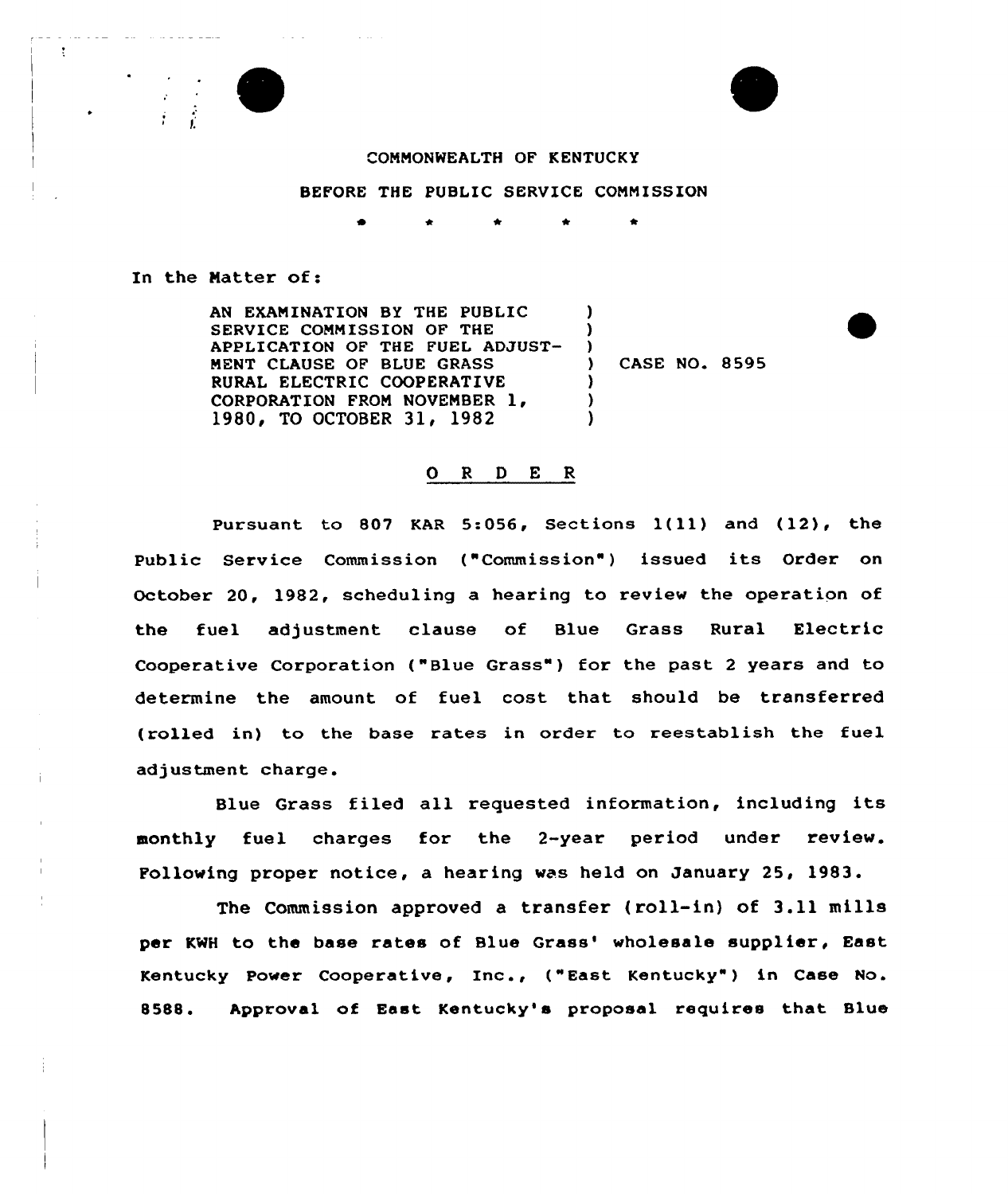Grass also be authorized to roll in those same fuel costs to its base rates.

 $\overline{1}$ 

The Commission has reviewed the monthly fuel adjustment clause filing made by Blue Grass in conjunction with the schedule of over- or under-recovered fuel costs filed in this proceeding . This review indicates that the Commission should revise the monthly fuel adjustment clause filing form to minimize errors.

The Commission, having considered the evidence of record and being advised, is of the opinion and finds that:

l. Blue Grass has complied in all material respects with the provisions of 807 KAR 5:056.

2. Blue Grass' wholesale supplier has been authorized to transfer (roll in) to its base rates fuel costs of 3.ll mills per KWH in Case No. 8588.

3. Blue Grass should be authorized to increase the rates charged its customers by 3.28 mills per KWH in order to transfer fuel costs rolled in by East Kentucky from the fuel adjustment clause to the base rates pursuant to the Commission's Order in Case No. 8588 and applicable line loss, and this can best be accomplished by an energy adder. to each KWH sold.

4. The revised rates and charges in Appendix <sup>A</sup> are designed to reflect the transfer of fuel costs from the fuel adjustment clause rate to the base rates.

5. The monthly fuel adjustment clause filing form currently being filed by Blue Grass should be revised.

$$
-2-
$$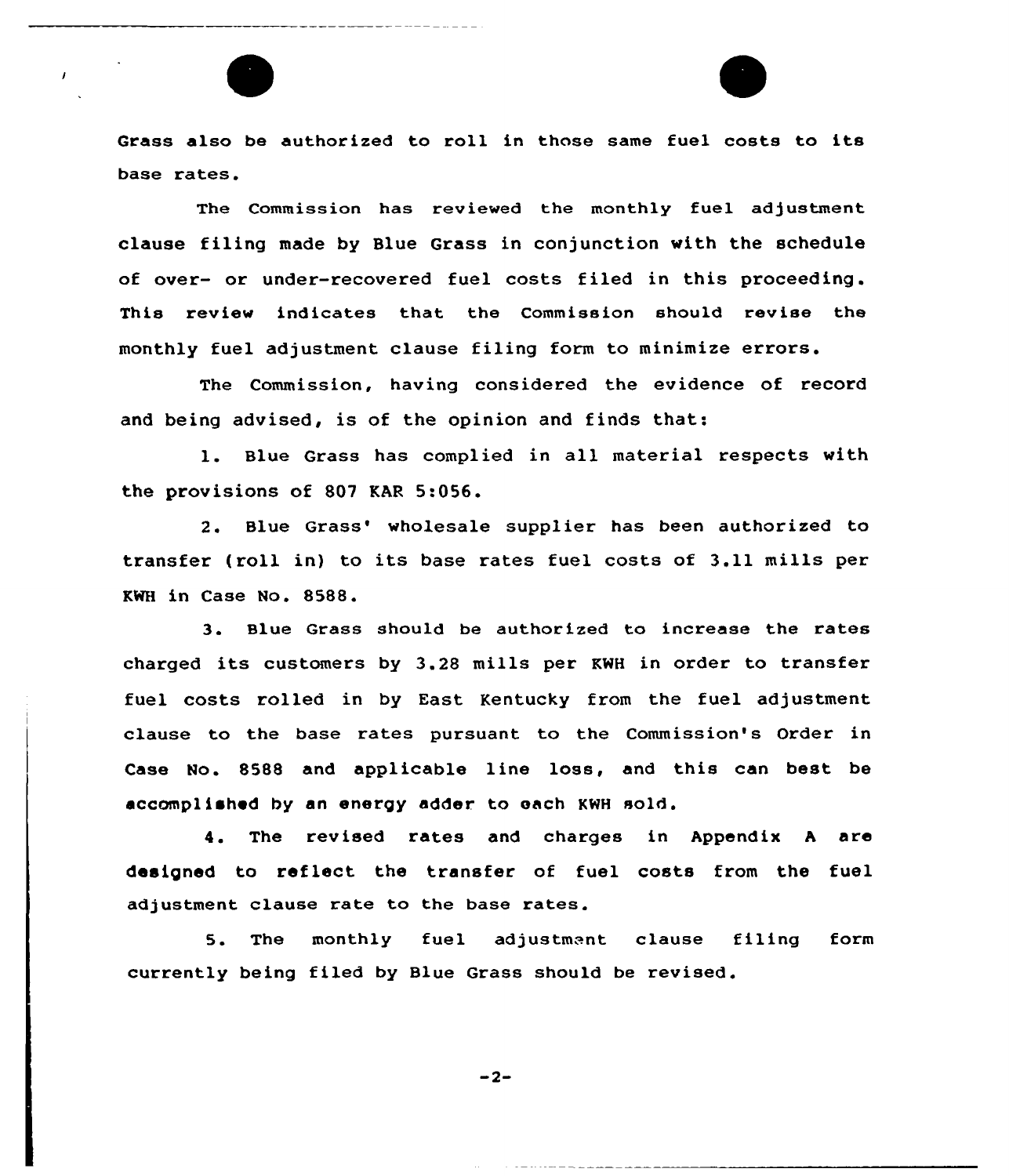IT IS THEREFORE ORDERED that the charges collected by Blue Grass through the fuel adjustment clause for the period November 1, 1980, through October 31, 1982, be and they hereby are approved.

IT IS FURTHER ORDERED that Blue Grass be and it hereby is authorized to transfer to its base rates fuel costs transferred by its wholesale supplier pursuant to Case No. 8588.

IT IS FURTHER ORDERED that the rates in Appendix <sup>A</sup> be and they hereby are approved for service rendered by Blue Grass on and after June 1, 1983, which is also the effective date for East Kentucky's rates.

IT IS FURTHER ORDERED that within 30 days from the date of this Order Blue Grass shall file with the Commission its revised tariff sheets setting out the rates approved herein.

IT IS FURTHER ORDERED that the revised monthly fuel clause form in Appendix 8 shall be used by Blue Grass for all filings made after the date of this Order pursuant to 807 KAR 5:056 to recover or refund fuel charges or credits billed or refunded by its wholesale supplier.

Done at Frankfort, Kentucky, this 3rd day of June, 1983.

PUBLIC SERVICE CONNISSION

 $\overline{\mathtt{V}}$ /ce Chairman

Commissioner

**ATTEST:** 

**Secretary**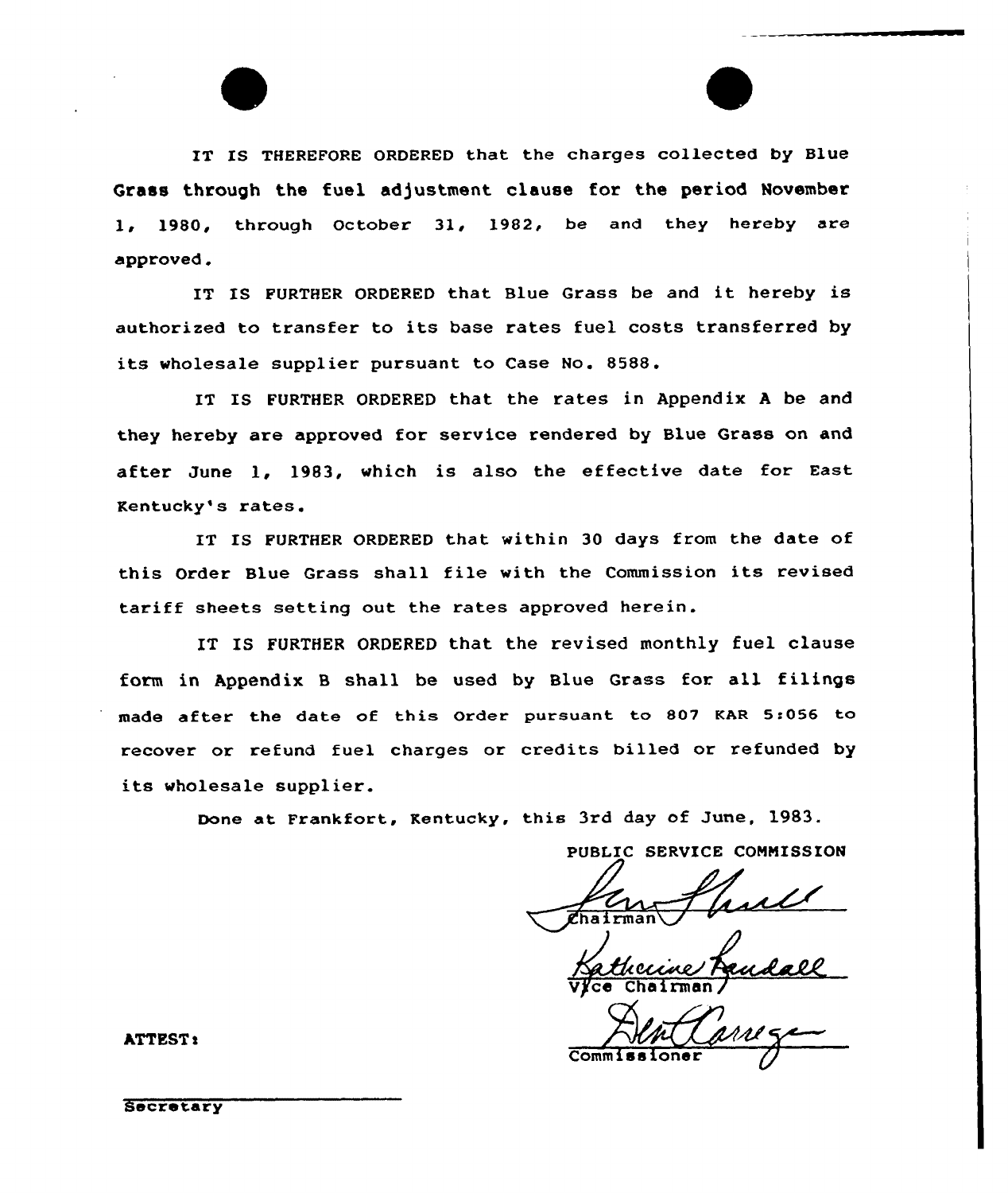## APPENDIX A

# APPENDIX TO AN ORDER OF THE KENTUCKY PUBLIC SERVICE CONNISSION IN CASE NO. 8595 DATED JUNE 3, 1983

The following rates and charges are prescribed for the customers in the area served by Blue Grass Rural Electric Cooperative Corporation. All other rates and charges not specifically mentioned herein shall remain the same as those in effect under authority of this Commission prior to the date of this Order.

GS — 1 (GENERAL SERVICE)

#### Rate:

Customer Charge (No Usage) First <sup>600</sup> KWH Per Nonth All Over 600 KWH Per Nonth

\$ 5.30 Per Neter, Per Nonth .07072 Per KWH .06035 Per KWH

## C 1-CONNERCIAL AND INDUSTRIAL LIGHTING 6 POWER SERVICE

## Rate:

## Demand Charge

| First 10 KW of Billing Demand | No Charge    |
|-------------------------------|--------------|
| Over 10 KW of Billing Demand  | \$6.23       |
| Energy Charge (Under 50 KW)   |              |
| First 3,000 KWH               | \$.07254     |
| All Over 3,000 KWH            | .05793       |
| Customer Charge               | <b>S6.95</b> |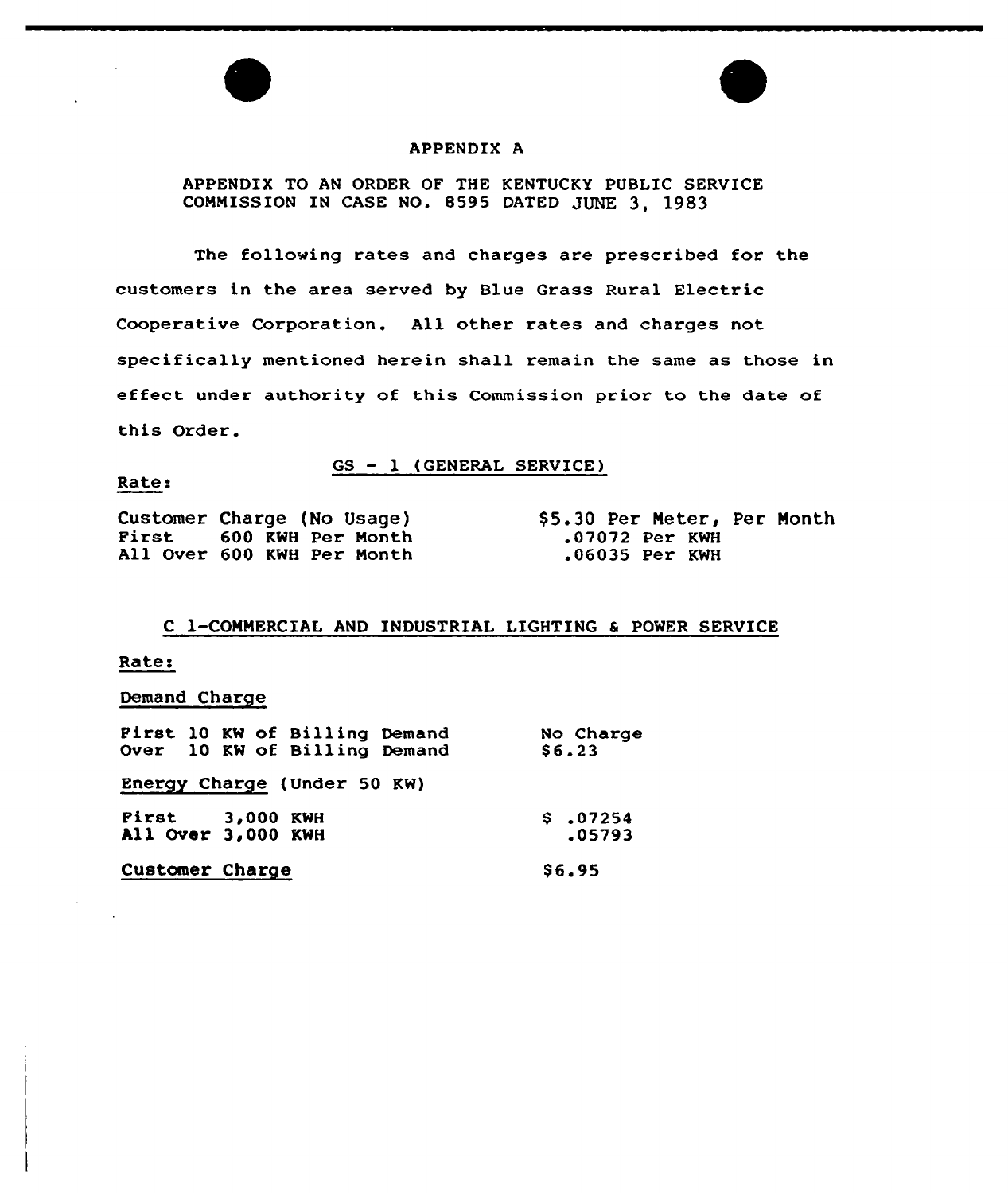

# Rate:

# Naximum Demand Charge

\$6.23 Per Nonth Per KW of Billing Demand

Energy Charge (51-500 KW)

| First                | 10,000 KWH |  | .05306 Per KWH         |  |
|----------------------|------------|--|------------------------|--|
| Next                 | 15,000 KWH |  | $S = 04636$ Per KWH    |  |
| <b>Next</b>          | 50,000 KWH |  | $S$ .04076 Per KWH     |  |
| Next 75,000 KWH      |            |  | $S \sim 03846$ Per KWH |  |
| All Over 150,000 KWH |            |  | $$.03676$ Per KWH      |  |
|                      |            |  |                        |  |

# Customer Charge

\$24.00 Per Month

## $LP - 2$  LARGE POWER

Rate:

Naximum Demand Charge

\$6.23 per month per KW of Billing Demand

Energy Charge (Over 500 KW)

| First       | 3,500 KWH              | S. | .05389 Per KWH   |  |
|-------------|------------------------|----|------------------|--|
| Next        | 6.500 KWH              |    | $.04562$ Per KWH |  |
| Next        | 140,000 KWH            |    | $.04049$ Per KWH |  |
| <b>Next</b> | 200,000 KWH            |    | $.03894$ Per KWH |  |
| Next        | 400,000 KWH            |    | .03802 Per KWH   |  |
| Next        | 550,000 KWH            |    | $.03710$ Per KWH |  |
|             | All Over 1,300,000 KWH |    | .03183 Per KWH   |  |

Customer Charge \$24.00 Per Month

## SECURITY LIGHTS

# Rate Per Light Per Months

|  | 8,500 Lumen Mercury Vapor        |  |                  |  | Per Lamp Per Mo. \$5.40 |
|--|----------------------------------|--|------------------|--|-------------------------|
|  | 20,000 Lumen Mercury Vapor       |  | Per Lamp Per Mo. |  | 8.31                    |
|  | 5,800 Lumen High Pressure Sodium |  | Per Lamp Per Mo. |  | 5.27                    |
|  | 9,500 Lumen High Pressure Sodium |  | Per Lamp Per Mo. |  | 6.88                    |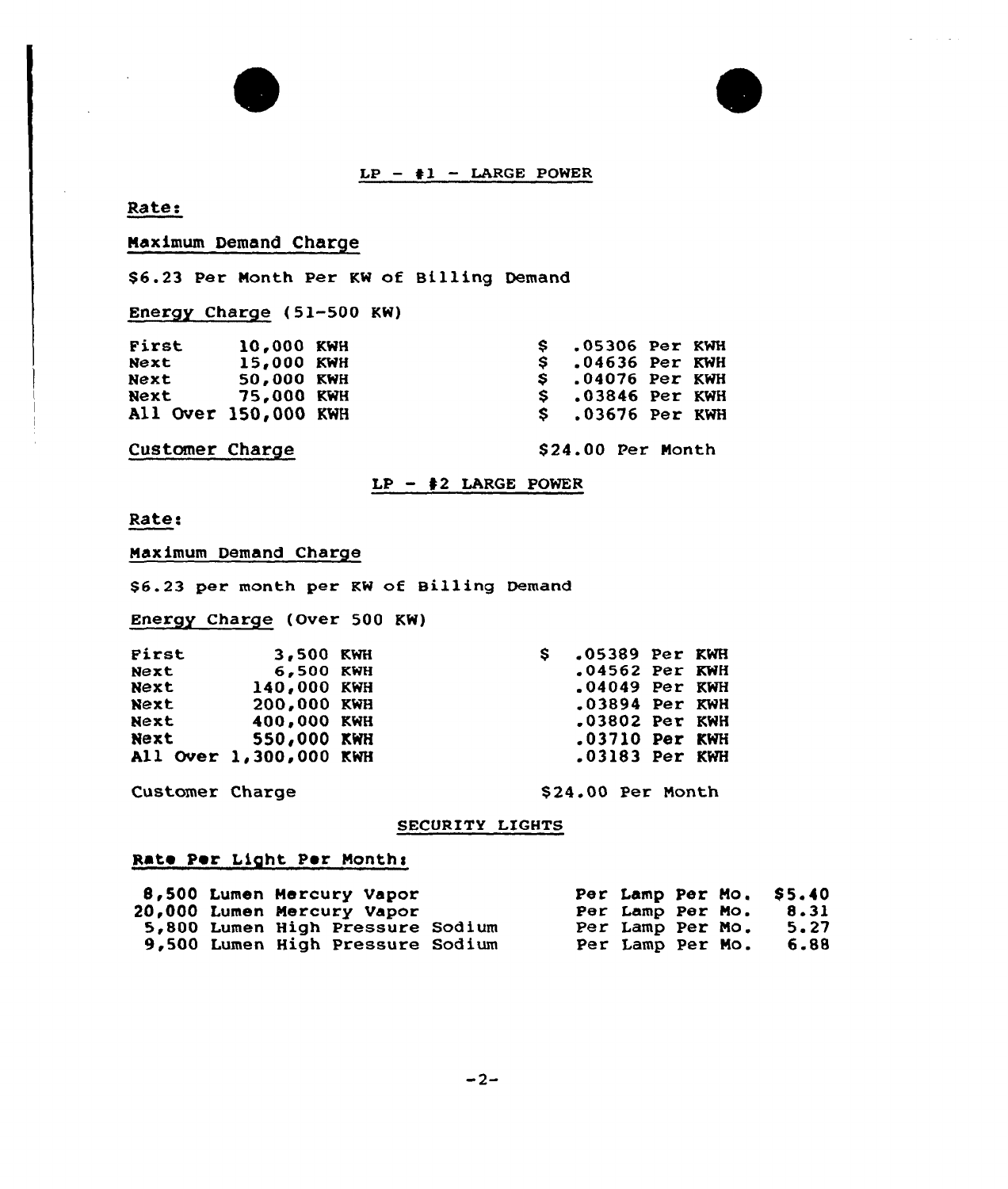## STREET LIGHTING

## Rate Per Light. Per Nonth:

|  | 4,000 Lumen Incadescent<br>6,000 Lumen Incadescent<br>8,500 Lumen Mercury Vapor<br>20,000 Lumen Mercury Vapor |  | Per Lamp Per Mo.<br>Per Lamp Per Mo.<br>Per Lamp Per Mo. |  | Per Lamp Per Mo. \$5.55<br>7.22<br>5.40<br>8.31 |
|--|---------------------------------------------------------------------------------------------------------------|--|----------------------------------------------------------|--|-------------------------------------------------|
|  | 5,800 Lumen High Pressure Sodium<br>9,500 Lumen High Pressure Sodium                                          |  | Per Lamp Per Mo.<br>Per Lamp Per Mo.                     |  | 5.31<br>6.88                                    |

# Fuel Clause Adjustment

All rates are applicable to the Fuel Adjustment Clause and may be increased or decreased by an amount per KMH equal to the fuel adjustment amount per KWH as billed by the Wholesale Power Supplier plus an allowance for line losses. The allowance for line losses will not exceed 10% and is based on a twelve-month moving average of such losses. This Fuel Clause is subject to all other applicable provisions as set out in 807 RAR 5:056.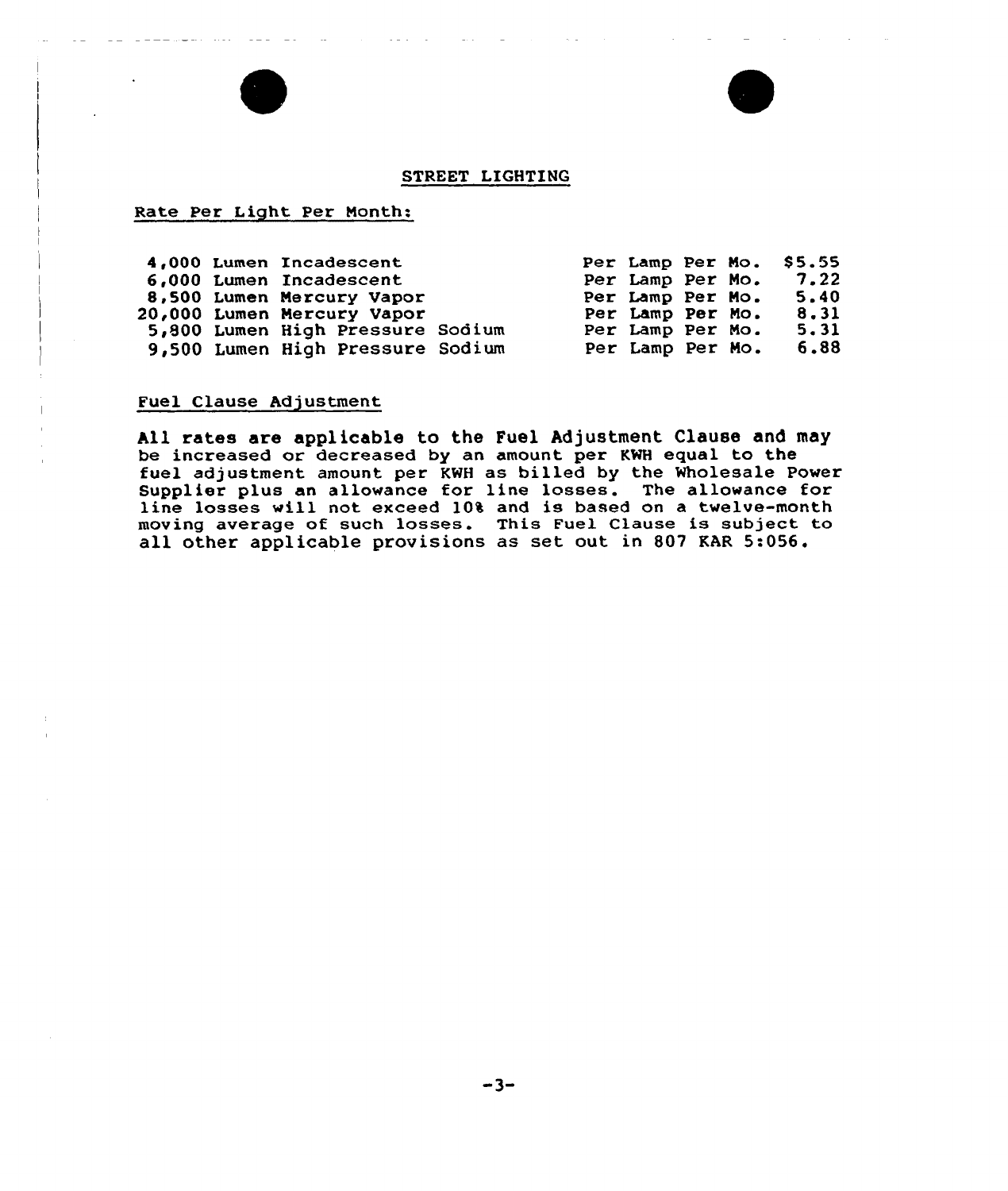.<br>1 ما<br>2 ما

|                                                                                                         | Page I of 3                                                                                          |
|---------------------------------------------------------------------------------------------------------|------------------------------------------------------------------------------------------------------|
| CONPANY:                                                                                                | POWER SUPPLIER:                                                                                      |
| Disposition of<br>Fnergy.<br>$\overline{\text{max}}$<br>$\pmb{\ell}$<br>Month of:                       | Purchased Power<br><b>Month of:</b>                                                                  |
| $\ddot{\cdot}$<br>Total Purchases                                                                       | ដុ<br>$\ddot{\cdot}$<br>Fuel Adjustment Charge (Credit):<br><b>B111ed</b><br>by supplier             |
| Sales<br>(Ultimate<br>Consumer)                                                                         | ္ဗ<br>(Over)<br>Under Recovery (L12)                                                                 |
| $\ddot{\phantom{0}}$<br>Company Use                                                                     | ä<br>ຸດ<br>Unrecoverable - Schedule 2<br>Recoverable Fuel Cost                                       |
| $\ddot{\cdot}$<br>$r$ otal Sales (L2 + L3)                                                              | $(113 A+B-C)$                                                                                        |
| ب<br>•<br>Line Loss & Unaccounted for<br>$(11)$ less $14)$                                              | 14.<br>Supplier's<br>Number of KWH Purchased<br>FAC:                                                 |
|                                                                                                         | ↭<br>per KWH<br>$(L13A + 16)$                                                                        |
| $\frac{1}{2}$<br>or Under<br>Recovery<br>1<br>Honth of:                                                 | Line Loss                                                                                            |
| $\ddot{\bullet}$<br>Last FAC Rate Billed Consumers                                                      | 16.<br>Last<br>$\overline{5}$<br>Mon<br>ths Actual $(2)$ -                                           |
| $\mathbf{H}$<br>Sso <sub>1</sub> 9<br>on L6<br>KWI Billed at<br>che<br>Rate                             | $\overline{9}$<br>:21<br>Line Loss<br>Last Month<br>for Month on LI7 (%)<br>Used to Compute L16      |
| $\degree$<br>$\cdot^{\infty}$<br>Net KWH Billed at the<br>Adjustments to Billing (KWI)<br>Rate on       | Calculation of<br>$(15 +$<br>E<br>FAC Billed Consumers                                               |
| $\overline{5}$<br>Fuel Charge<br>$16(17 + 18)$<br>(credit)<br>Used<br>$\overline{\mathbf{c}}$           | $\overline{19}$ .<br><b>Sales</b><br>(100% less<br>888<br>Percent of Purchases<br>percentage on L16) |
| $\Xi$<br>FAC Revenue<br>Compute L6<br>(Refund) Resulting                                                | 20.<br>Recovery Rate \$ per KWI<br>$(1130 +$<br>11(4)                                                |
| 12.<br>Total (Over)<br>from L6 (net<br>of billing adj.)<br>or Under                                     | 22.<br><b>21.</b><br>FAC <sub>E</sub><br>5.094<br>per KWH (121 + 119)<br>per KWH (121 × 100)         |
| Recovery (LIO less L11)                                                                                 |                                                                                                      |
| Line<br>22<br>reflects<br>a Fuel Adjustment Charge (Credit)<br>$\frac{1}{2}$<br>$\overline{\mathbf{r}}$ | per KWH to be applied to bills rendered on and after                                                 |
| $\overline{5}$<br>Issued on:                                                                            | .<br>ປັ                                                                                              |
| resued by:<br>Title:                                                                                    |                                                                                                      |
| <b>Address:</b><br>Telephone:                                                                           |                                                                                                      |

 $\hat{\mathbf{r}}$ 

 $\ddot{\phantom{a}}$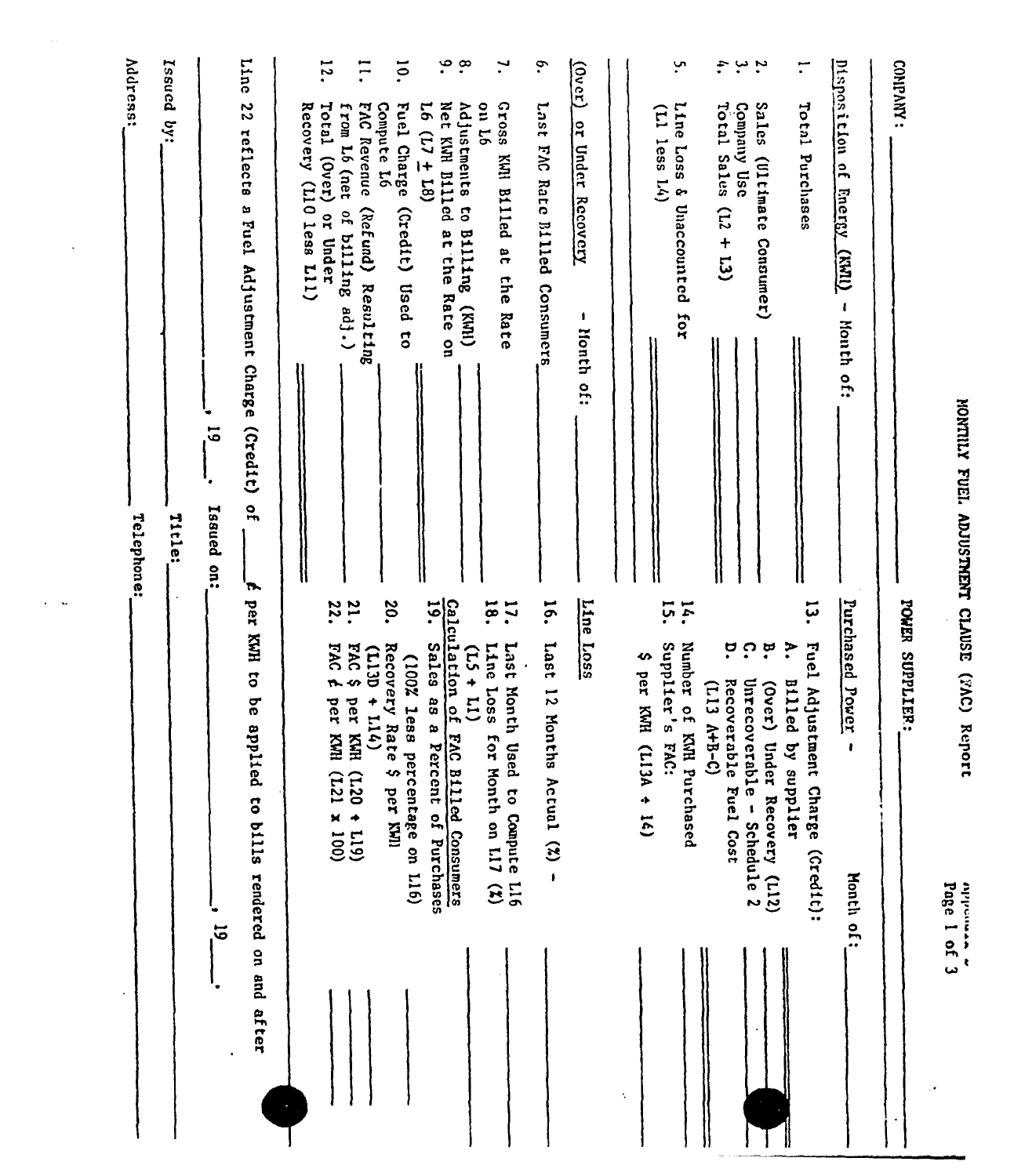| $\cdot$                                                                                                                                                    |                                                                                                         |                                         |            |
|------------------------------------------------------------------------------------------------------------------------------------------------------------|---------------------------------------------------------------------------------------------------------|-----------------------------------------|------------|
|                                                                                                                                                            |                                                                                                         | APPENDIX B<br><b>PAGE 2 OF 3</b>        |            |
|                                                                                                                                                            | SCHEDULE 1<br>TWELVE MONTH ACTUAL LINE LOSS<br>FOR FUEL ADJUSTMENT CHARGE COMPUTATION<br>FOR 498<br>(a) | $(b)$ (c)                               | (d)        |
| Previous twelve months total $-$<br>Less: Prior year-current month total -<br>Plus: Current year-current month total -<br>Most Recent Twelve Month Total - | KWE PURCHASED KWE SOLD OFFICE USE                                                                       |                                         | KWE LOSSES |
| $\div$ (a)<br>(d)                                                                                                                                          | (FAC) Report                                                                                            | Enter on line 16 of the current month's |            |

 $\frac{1}{2}$